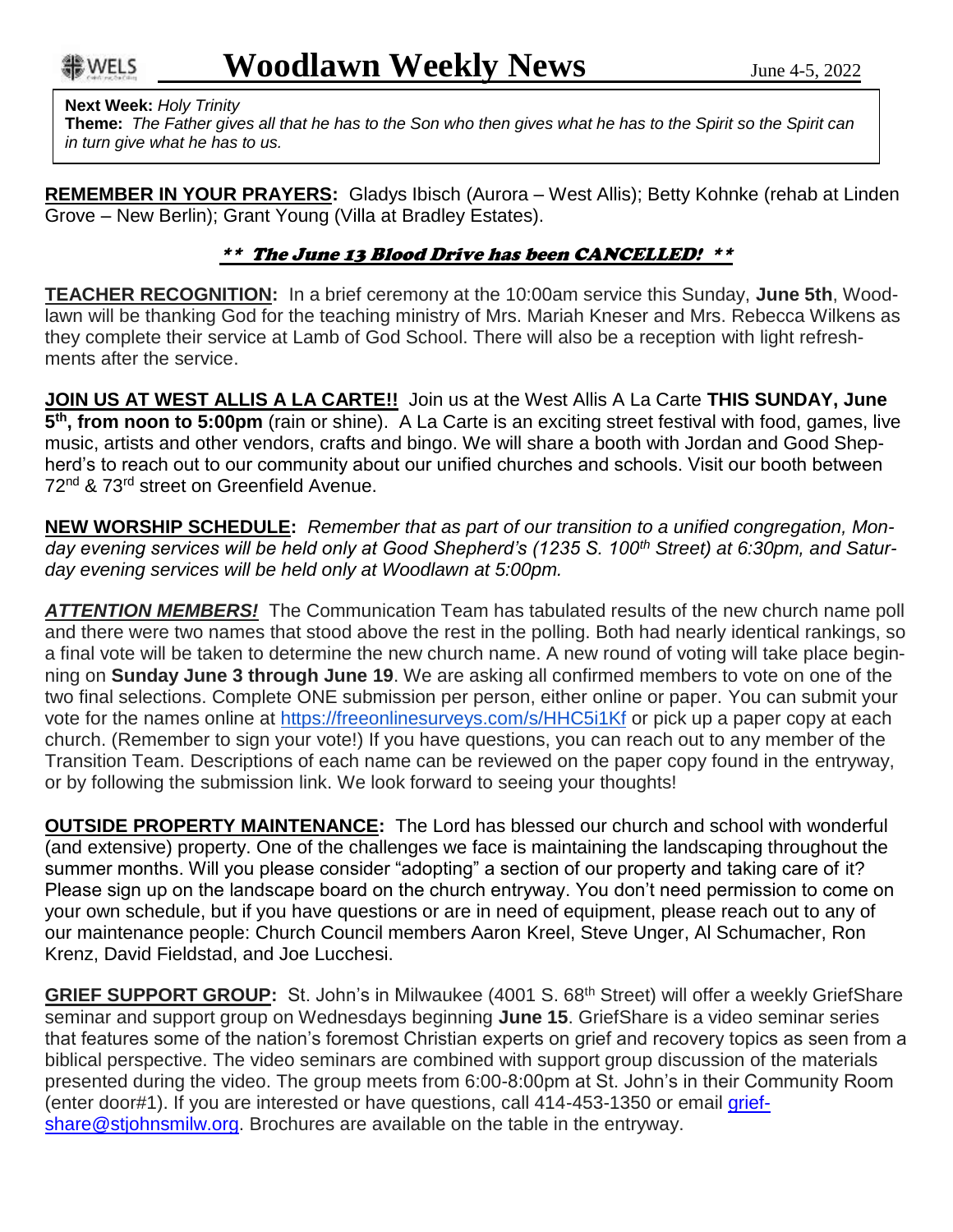**NEW BIBLE STUDY:** "God just wants me to be happy." "God helps those who help themselves." How many times have you heard these sayings in secular culture or from a professing Christian? Despite their catchy, positive appeal, these sayings and others like them have dangerous implications for Christian theology. Join us for our new Bible study in the cafeteria on Thursdays at 10:30am and 7:30pm. Next week's topic is: *There Are Many Ways Into God's Presence*. Sign-up online at: [https://www.sig](https://www.signupgenius.com/go/10C0848AFAD2CA6F85-communion)[nupgenius.com/go/10C0848AFAD2CA6F85-communion](https://www.signupgenius.com/go/10C0848AFAD2CA6F85-communion)

In *10 Lies About God*, Professor David Scharf explains how these inaccurate beliefs distort your relationship with God and offers loving, Bible-based corrections that participants can use in response. The study includes ten lessons to help participants respond to false teachings about God and defend what the Bible teaches.

**SCRIP / RAISE RIGHT:** The summer order schedule begins on Monday, **June 6.** Pick up an order form from the carousel outside Pastor Kneser's office. A retailer listing is also available. Contact Mrs. Gasper at [mgasper@logls.org](mailto:mgasper@logls.org) with questions. Make sure to check out the new RaiseRight website: [https://www.raiseright.com/shop.](https://www.raiseright.com/shop)

**FLOWER THANKS:** Thanks to those who provided flowers for our services this weekend: Trenten Fieldstad (in honor of his Late Grandmother Lorraine Roush's Birthday) and David & Sanita Hofer (20th Wedding Anniversary).

**VBS / FELLOWSHIP NIGHT:** Please join us on Thursday, **June 16th**, at the Woodlawn campus from 6:00-7:30pm for a Family Fellowship Night (one day VBS). We will focus on the many blessings we have been given while playing some games and making a craft. 3K- teen sessions are available. Adults are welcome to stay for fellowship time and Bible Study. There will also be a light supper served from 4:30 5:45pm. Please pre-register at: [https://tinyurl.com/PsalmsSignUp,](https://tinyurl.com/PsalmsSignUp) or use the paper registration form on the table in the entryway.

**FOOD PANTRY:** June is one of the months we emphasize donating to our food pantry. Donations of non-perishable food items are distributed through Good Samaritan Outreach Center of West Allis, St. Marcus and St. Peter's food pantries and our own Woodlawn food pantry. Donations can be placed in the donation room bins, near the member information boxes. A door collection for the pantries will be gathered after all services the weekend of **June 25-26**.

**GRACE DOWNTOWN: Job Opportunities at Grace Lutheran in Downtown Milwaukee**-Grace Lutheran Church in downtown Milwaukee is *urgently seeking* qualified candidates for the following roles: Barista, Director of Digital Ministry, Event Reps, and Wedding Hosts! All positions are part-time and require some availability on nights and weekends. To learn more about these roles, please contact the church office at 414-271-3006 or email Cate Jaworski, Church Administrator, at *[admin@gracedown](mailto:admin@gracedowntown.org)[town.org](mailto:admin@gracedowntown.org)*.

**WELS/ELS Singles Lapham Peak Hiking:** Join fellow WELS/ELS Singles for hiking at Lapham Peak! (W239 N846 County Rd C in Delafield) on Saturday, **June 18**, 2022 at 2:00pm. We will meet in the Evergreen Parking Lot. From there we can decide if we want to go to the nature center, tower, butterfly garden or more trails. Length of hike will be determined by the group. Questions? Feel free to contact Rachel at [rachelfritz@yahoo.com.](mailto:rachelfritz@yahoo.com)

**FINANCIAL AID JOB OPENING:** Wisconsin Lutheran College is seeking candidates for a Financial Aid Specialist. As a member of the Financial Aid Office team, the Specialist supports financial aid processing for students. This role collaborates with team members in maintaining the financial aid workflow that helps achieve the college's ministry goal of reaching and serving students who seek a Bible-based, servant leadership-driven education. For details, please visit wlc.edu/hr.